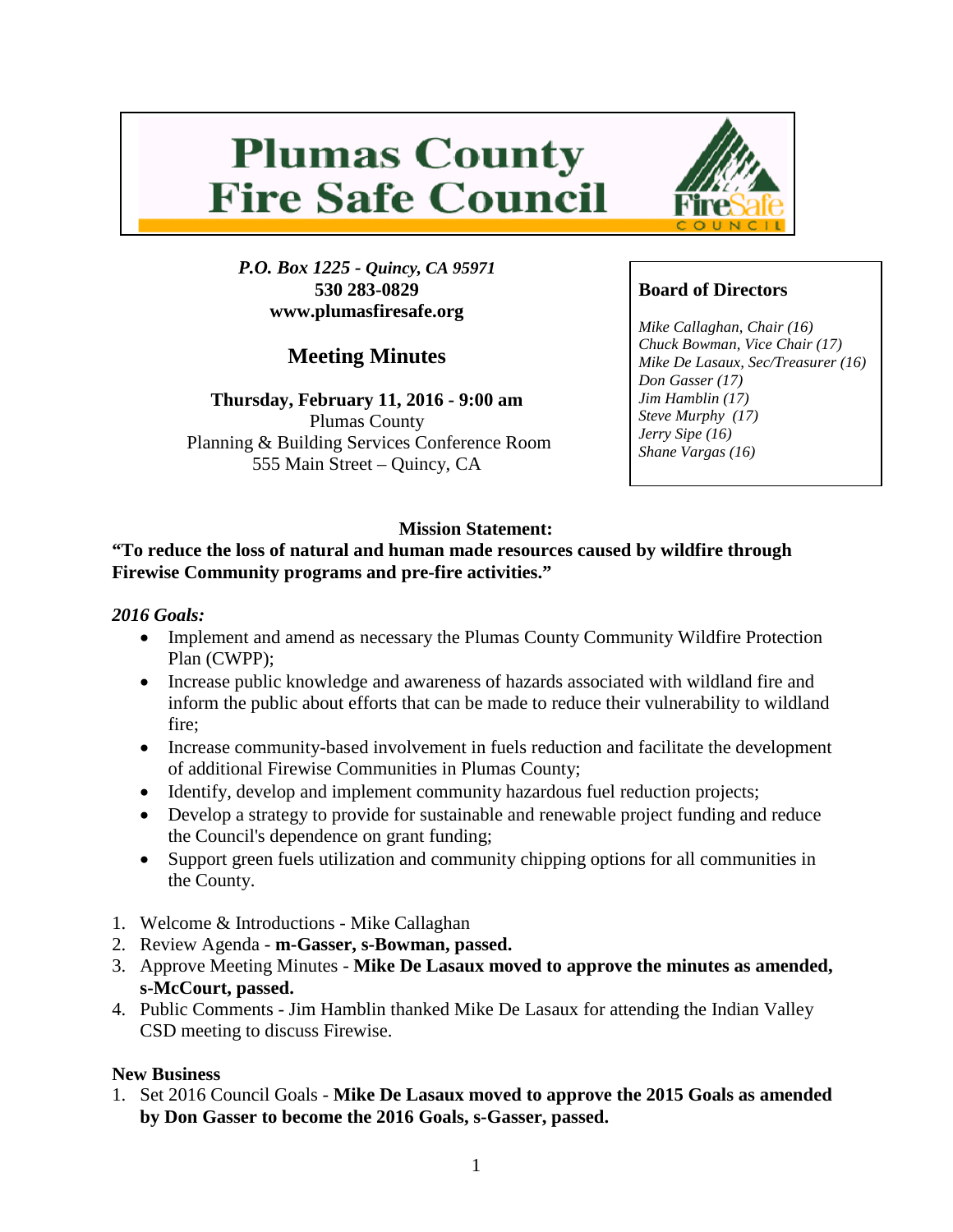- 2. Adopt Resolution 2016-01 Approving Sierra Nevada Conservancy Grant Application **m-Gasser, s-De Lasaux, passed.**
- 3. Approve Lake Almanor Country Club Community Wildfire Protection Plan Sue McCourt reported that Nils Lunder had developed the proposed plan. Shane Vargas clarified that local plans become an appendage to the county-wide plan and become a component of the unit fire plan when signed by the unit and reviewed by Sacramento. Mike De Lasaux commented that the National Fire Plan requires a CWPP before grant funding can be obtained and thinks developing a local plan is a duplicative process to the county-wide plan unless a local group wants to apply directly for a grant. Ryan Bauer commented that the county-wide plan only identifies communities at risk in a general way and is basically a requirement for obtaining grant funds while local plans identify specific work to be done.

Jerry Sipe said the process of reviewing revisions in this plan and obtaining signatures needs improvement; some parties signed earlier versions of the document, and there is confusion about which groups should be on the signature page. Council members discussed the role of the Council in the development of local CWPP with some believing the Council should take a leadership role and others that locally developed plans are more likely to result in action. **No motion was made and Mike Callaghan offered to contact the local group to obtain their final version and poll the Board members via email.**

4. Approve Greenhorn Community Wildfire Protection Plan - Mike Callaghan stated that this plan was developed by Nils Lunder under a Title III funded contract and the Council is neither a collaborator nor funding source for the proposed actions. **M-Sipe, s-Callaghan, passed.**

#### **Updates**

1. Status of Current Grants - Bill Chapman briefly discussed the new comments column on the Active Grant Status spreadsheet and discussed how the need for archeological surveys is impacting six projects. Mike De Lasaux asked if the process had changed. Nick Bunch responded that the surveys were always a requirement, but signers of Decision Memos were more flexible in the past. The process is being re-evaluated. Ryan Bauer commented that numerous changes have been made in methodology and all surveys from the last decade are being re-surveyed. From now, all surveys will expire in 3-5 years. As a result, the USFS archeologists are overburdened and the PNS is considering allowing certified RPF to conduct surveys.

Mike McCourt reported that outreach for the Senior/Disabled program will begin in March with calls to past clients and visits to senior nutrition centers. Treatment contracts will be let late April. Mike De Lasaux asked if churches had been targeted for outreach and Mike responded that he has the most success with word-of-mouth promotion. Mike Callaghan asked if previous work had been mapped and how we identify areas that are underserved.